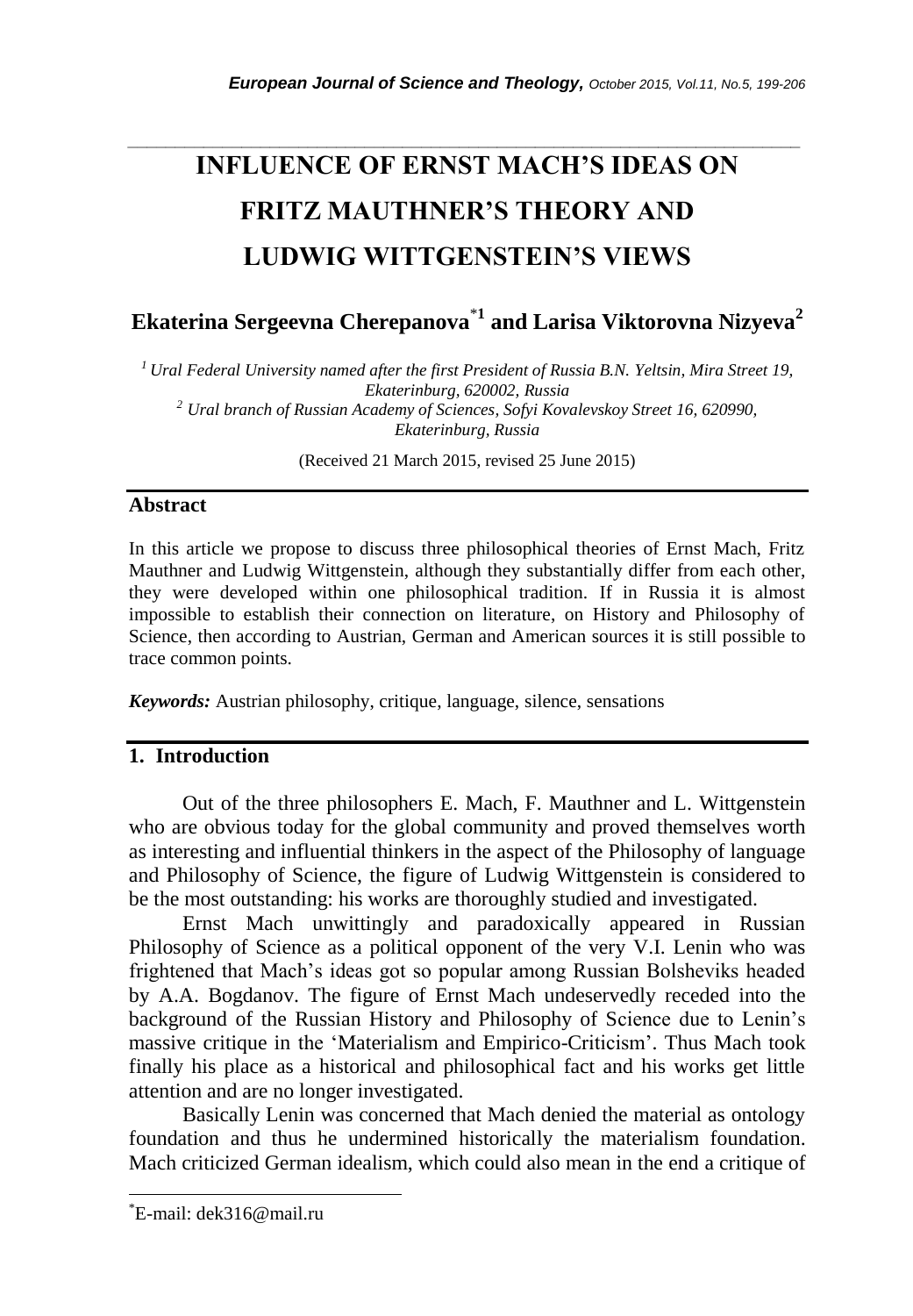dialectic and basic principles of Marxian theory of historical development. "Is it 'more economical' to 'think' of the atom as invisible, or as composed of positive and negative electrons? Is it "more economical" to think of the Russian bourgeois revolution as being conducted by the liberals or as being conducted against the liberals? One has only to put the question in order to see the absurdity, the subjectivist of applying the category of 'the economy of thought' here. Human thought is 'economical' only when it correctly reflects objective truth, and the criterion of this correctness is practice, experiment and industry. Only by denying objective reality, that is, by denying the foundations of Marxism, can one seriously speak of economy of thought in the theory of knowledge." [1] That is why in Russian science Ernst Mach is associated mostly with Lenin's harsh critique. Meanwhile at the turn of XX<sup>th</sup> century Ernst Mach has became a symbol, his philosophy reflected dominating views and ideas in Austria and extended far beyond positivism, especially affecting the critique of language and literature of his time.

Despite of the fact that the oeuvre of the Austrian thinker Fritz Mauthner ranks high among numerous works on philosophy of language, his name is still little known in the modern Russian philosophy literature and appeared only due to the last researches of E. Cherepanova [2] and M. Soboleva [3]. Fritz Mauthner is mentioned as a rule rather as a development stage of the most recognized Austrian philosopher Ludwig Wittgenstein and first of all because Wittgenstein made just a casual remark on Mauthner, however, in order to distance himself from him: "all philosophy is "Critique of Language" (but not at all in Mauthner"s sense)" [4].

Fritz Mauthner defined language crisis and stated the necessity of its critique far earlier than Ludwig Wittgenstein. The famous Austrian researcher of Mauthner"s philosophical oeuvre Elisabeth Leinfellner wrote: "Wittgenstein changed his understanding of language and this change was made in the direction of Mauthner. Mauthner in his turn has never left wild ground of the empirical language and empirical linguistics. In this sense Mauthner appears to be the forerunner of Wittgenstein and even the ancestor of Analytical philosophy as one of the dominating directions today in the whole world." [5] In this connection F. Mauthner is interesting not only in the light of his influence on Wittgenstein"s ideas, but also as an independent philosopher who continued development of philosophical impressionism in the Philosophy of language, grounded by Ernst Mach in his main work "Analysis of sensations".

## **2. Mach's influence on Mauthner**

It should be mentioned that due to his theory of knowledge and reflections on conceptions, sentences and rules Ernst Mach gained attention of a number of Austrian philosophers of language and literary artists. Similarly to many Austrian intellectuals he himself was not least at all interested in language problem from the literary-aesthetic point of view and admired the German aphorist G. Lichtenberg who was for him an example to follow. By the way,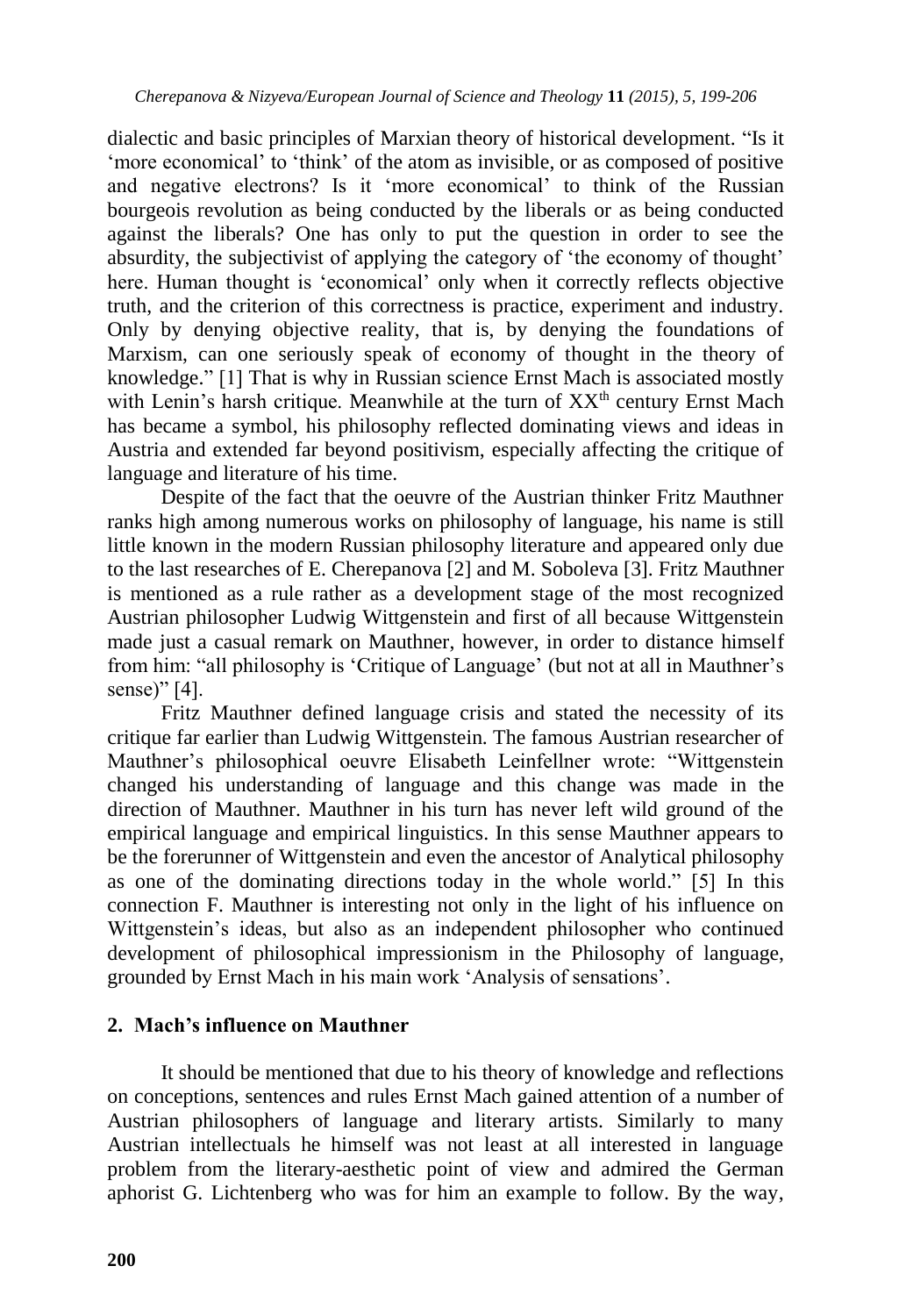both Mauthner and Wittgenstein were also Lichtenberg"s admirers. Despite of the special role of language critique in the Austrian spiritual history and especially in Philosophy and literature, according to Friedrich Stadler "there are precisely Mach"s ideas on language criticism that seem to have been left out of the research to date" [6].

Ernst Mach considered himself to be first of all a physician, he found himself to be a passerby in Philosophy and he insisted that made only a sketch of his philosophy. However it was his firm position against Metaphysics as one of main features of Austrian philosophy which probably inspired him to apply to Philosophy. As A.V. Pertzev remarked "it may seem that E. Mach belonged to those thinkers who move from "pure" Natural science to Philosophy and get involved in it seriously at mature age or even at the end of life. There are quite many such natural scientists engaged in Philosophy within and outside Russia. But there is absolutely different tradition which developed in Austria. Often people who were fond of Philosophy from youth age started to study Natural science – to be recognized!" [7] Thus Mach came to Philosophy through Physics and Physiology because he was looking there for forcible arguments to confirm his philosophical views and it can be proved by the following record in Mach"s personal notebook he made on the  $5<sup>th</sup>$  of October 1902: "The task of my life was to approach Philosophy out of Natural science point of view. I had to make a sacrifice of some prejudices. Now it relates to Philosophy." [6, p. 199]

Mauthner met Mach in 1872 in Prague where he listened to Mach"s popular lecture "History and Root of the Principle of the Conservation of Energy". Although this lecture was devoted to Physics, it deeply impressed the philologist Mauthner who was far from Physics and had a significant influence on his following philosophical works. "Although I was not good at mathematical mechanics at that time - Mauthner confessed - this lecture gave me an impact which I experienced during decades. Because when I read this lecture again 30 years after, taking into account that I completely forgot what I read for the first time, I was surprised at language critical ideas contained in it and I was strongly convinced that I had already absorbed once these powerful wordings." [8]

Later Mach and Mauthner maintained written correspondence for many years. Mauthner confessed in one of the letters to Mach: "… I bethought unconsciously a concept of my work (Critique of language) as early as in 1872- 1873… at that time I listened to your lecture on energy conservation with very good experiments. Then it became evident for me that my critique should be epistemological…" [6]

In the three-volume Contributions to the Critique of Language, Mauthner argued that language cannot convey the content of thought because thoughts embodied into words destroy the uniqueness of what is thought. Mauthner wrote: "My momentary experience is unique, therefore it has no name at the instant, and at the moment I name it, I put it into the stock of my memories and the uniqueness has gone. So, experience is always one step ahead of language." [9] Thus according to Mauthner reality can only be experienced, it cannot be embodied in words, because any effort to transfer experience into words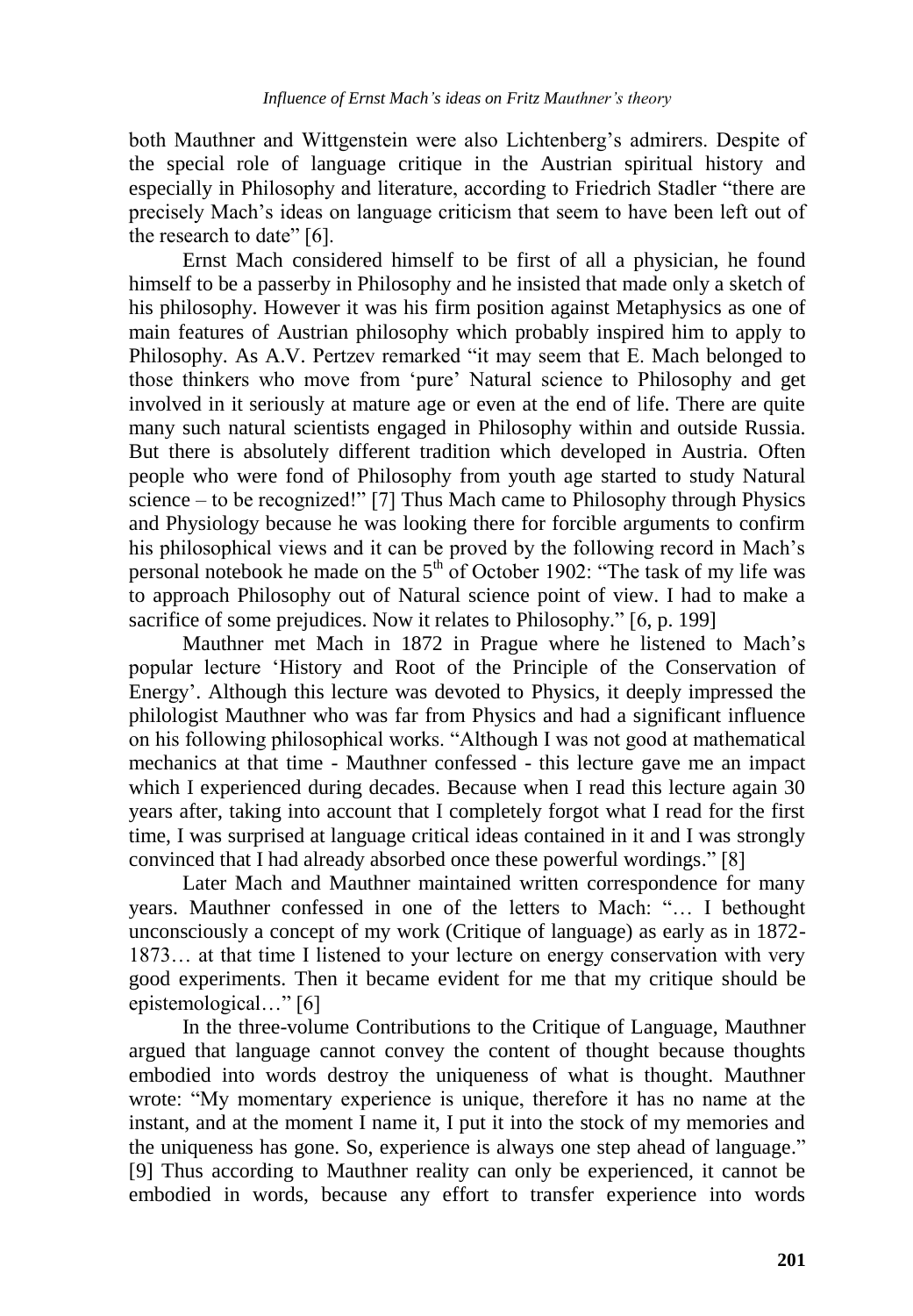generates empty phrases, "which bemuse neophytes without enlightening the initiate" [9]. In order to avoid this Mauthner called thinkers to silence, assuming that one should cease asking questions, because "answers will only multiply webs of words" [9, p. 210].

E. Mach and F. Mauthner have common views in relation to critique of the idea of "I" in accordance with the tradition established by a Scottish philosopher David Hume (1711-1776). In this respect both thinkers E. Mach and F. Mauthner demonstrate another characteristic feature of Austrian philosophy according to which "… almost all philosophical works of Austrian thinkers contain analysis of sensations as a source of knowledge, substantiality of the  $T$ , possibility of the thing-in-itself. In the light of these assumptions D. Hume"s philosophy seemed to be promising, fruitful and prospective for inheritance and development of ideas." [10]

D. Hume's theory is grounded on the idea that knowledge starts with experiment consisting of perceptions. Perceptions in their turn can be divided into impressions (sensations and emotions) and ideas (remembrances and imagination images). "In accordance with English tradition Hume analyses knowledge as external and internal experience. Consequently the experience generates in us ideas which are divided into simple ideas-impressions and ideasreflections in relation to emotional states (pleasantness-unpleasantness). D. Hume raises a question what influences on imagination activity, why in the end different languages and different objects are learned and described in a similar way." [10]

D. Hume represents his philosophical concept of the 'I' in the following way "… when I investigate in the most intimate way something named by myself as my "I", I always face some or another individual perception of warmth or coldness, light or shade, love or hate, suffering or delight. I just can not catch my "I" as something existing beside perceptions and I can not possibly capture anything else than some perception. If my perceptions are temporally ceased as it happens in a deep dream, then during all this time I do not realize my own "I" and thus the I can be really considered as not existing." [11]

Ernst Mach"s principle of the economy of thought plays a great role in the critique of language and its mythological part in particular. As language critique begins with violation of the traditional triad "reality–idea–statement [word]", the reality appears in absolutely unearthly light, which is conditional due to impossibility to go outside complex of sensations. Scientific theories with their all value and importance do not change or disclose the secrecy of the hidden, do not influence the mystery of the psychic reality, finally they all deal with all the same – with elements.

Language is unable, but it is not a human problem, it is rather a philosophical problem. No language is able to convey to the full extent, exactly and in finest details those sensations which are experienced by a person, in fact any person and in any language. The sensations are unique and instantaneous. And still there are some possibilities that remain. That is why whereof we cannot speak, thereof we must be silent. In other words it is possible to create some kind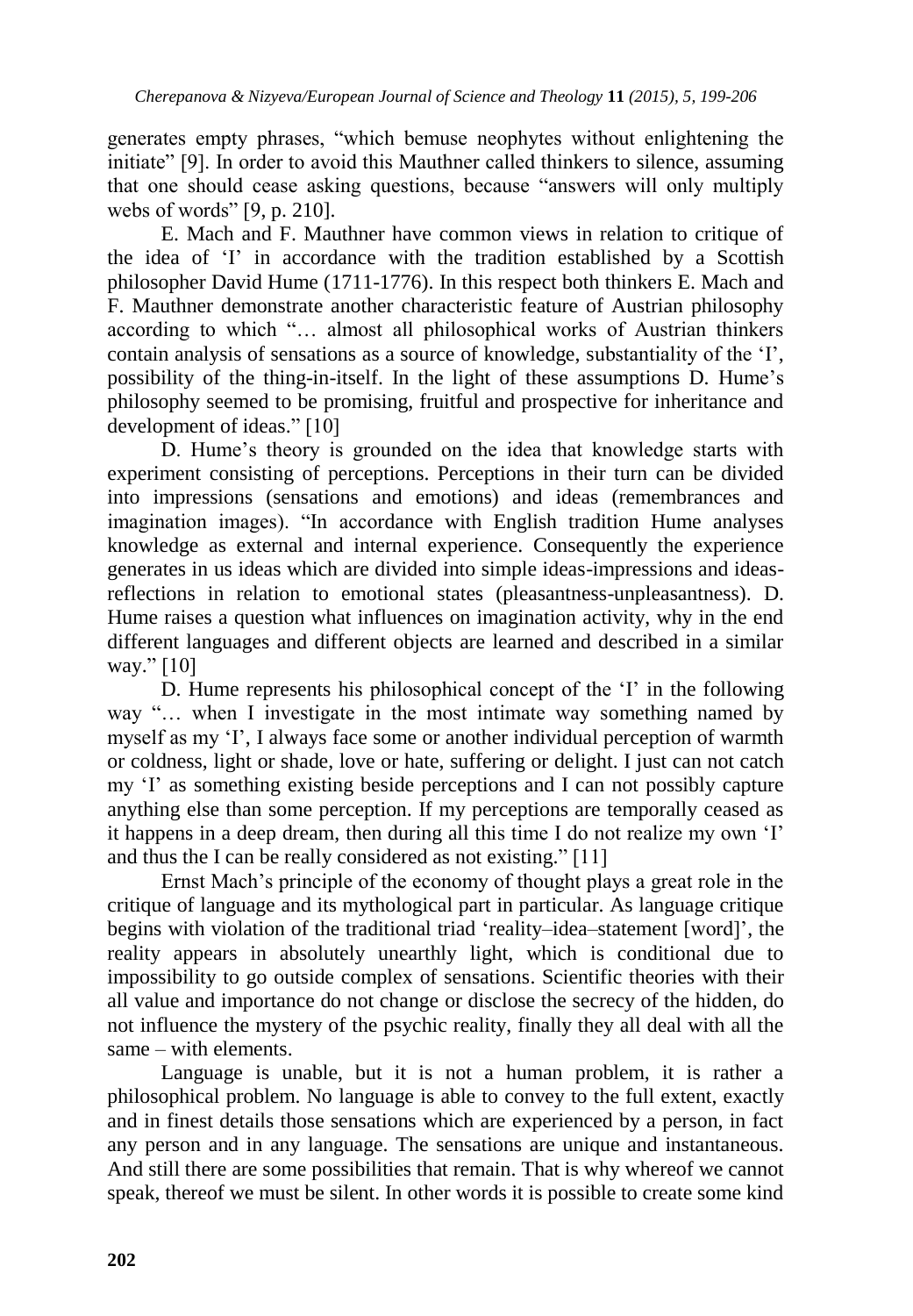of language field in which a person can mystically imaginary see, experience or try to reproduce - as it happens in poetry – those feelings and emotions which may take place. However it is impossible to convey a sensation directly. The reality escapes from language irrespectively to language comprehension level. The reason is in language itself, it is just the nature of language.

Mach impressed Mauthner that he allowed Philosophy to speak about sensations using conventional language, to find sensations to be real and to consider them not only to be a subjective opinion or something up to the minute but also as something which can be measured and physically described. Mach draws his attention to the problem connected with the reality, it is a question of how real our sensation are, he shows that the sensations are real, they exist and they are important for knowledge. According to Mach sensations can be and shall be taken into account, because they are a part of our knowledge and we will have to describe sensations. It is worth trying to describe this reality, but we have to remember that language describes this reality quite poorly.

Mauthner's linguistic critical theory appeared and developed based on scientific and historical language critique and here it detects similarity with Mach"s Natural science methodology. Perception, language when they are used as a metaphor, led Mauthner to epistemological scepticism and agnostic mystique which ultimately facilitate inflow of Science into art. "Our image of the world is subjective from its bottom step where we can name sensations only metaphorically using language up to the finest thinking abstractions." [12] In Mauthner"s opinion language is well adapted to poetry but poor to Science and Philosophy exactly due to its metaphorical nature, because "the metaphorical nature of language precludes all univocity and thereby makes any sort of precise scientific knowledge impossible" [13].

#### **3. Silence in Mauthner's and Wittgenstein's philosophy**

Although many researchers establish connection between Mauthner and Wittgenstein due to the quoted statement from the Tractatus in the beginning of the present article that Wittgenstein understands language critique "not at all in the sense of Mauthner", let us suppose that a fundamental common point for both philosophers was silence.

Mauthner"s silence suggests an attempt to create undivine language mystique in the spirit of Meister Eckhart – the most beautiful of what a person can speak is actually of that he, being wise, can be silent. Silence supposes not only and not at least logical construction, silence rather preserves purity and clearness of the sensation, which guaranties the reality, because it is given in the psychical realm. Mauthner called it "critical knowing, language critical mystique" [12]. Wittgenstein"s silence is of another sort**.** "Mauthner differed from Wittgenstein in holding that there exists no meta-language in which to define the limits of the sayable." [9]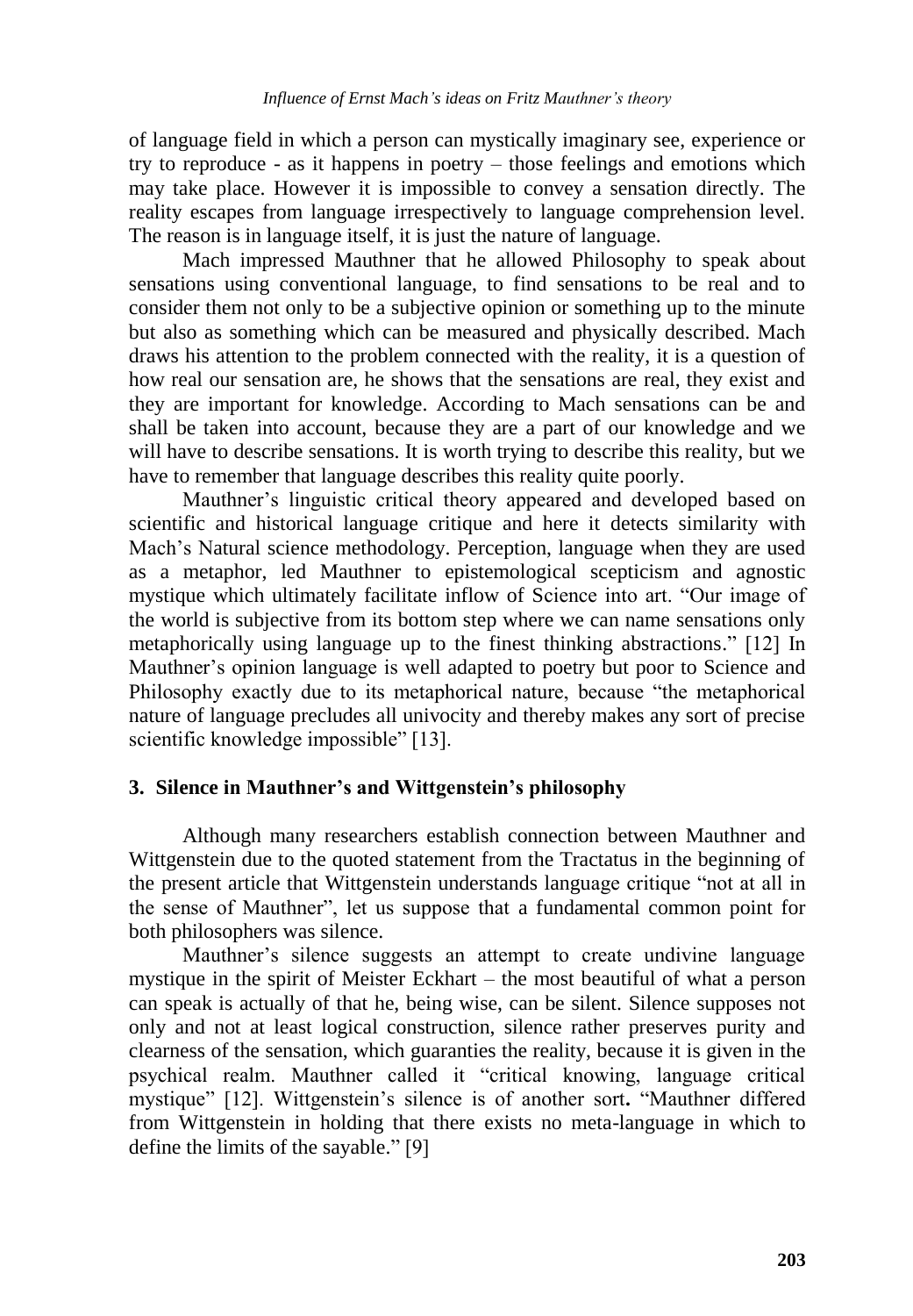Wittgenstein acknowledged language predominance and found knowledge possible, but only in case of correct language treatment. "Unlike Mauthner, whose injunction to silence annuls methodology, Wittgenstein affirmed that language can delimit the sayable." [9, p. 210] Although Wittgenstein denied Mauthner"s influence on him, according to Elisabeth Leinfellner, Mauthner directly influenced on Wittgenstein. Leinfellner discovers this influence in the affinity of views of both philosophers (for example, Wittgenstein"s theory of language games on one hand and Mauthner's public game, they both give an example with the ladder in their works), she presents quotes from Mauthner's and Wittgenstein"s works in such a way that it is difficult to determine to whom of the two thinkers they belong.

Despite the fact that Wittgenstein tended to avoid scepticism and contradictions inherent to Mauthner, there still can be discovered some kind of mystical tendency in the last paragraphs of the Tractatus similar to the philosophic style of Mauthner: "We feel that even if all possible scientific questions can be answered, the problems of life have still not been touched at all. Of course there is then no question left, and just this is the answer… There is indeed the inexpressible. This shows itself; it is the mystical." [4]

## **4. Mach's influence on Wittgenstein**

If we speak about conceptual affinity, then Mach and Wittgenstein just like all Austrian philosophers are united first of all by antimethaphysical position. According to Dr. Friedrich Stadler, Wittgenstein agreed with Mach that it is impossible to express anything about the world as a whole: "in the Tractatus there is an attempt to separate the expressible by words sphere (nature) of Science from the sphere of Metaphysics, Ethics, mystique and religion which cannot be expressed using words, using pure structural theory of language reflection and to divide in such a way between the scientifically expressed and metaphysical "sign". In this context Wittgenstein"s often quoted statements and postulates which are in the end of the Tractatus, reflecting unexpressed of Ethics and Aesthetics, but at the same time suppose their predominance over Science as well as consider Philosophy methods as natural scientific antimetaphysics. Mach would agree with it." [6, p. 48]

Antimetaphysical critique of Kant"s philosophy inevitably raised a question on language critique. If we cannot say, that there is some objective giveness, which we must acknowledge and take into account, and that is why we must orient on immediate experience given us in our sensations, representations, in imagination, on immediate experience of our intellectual reflection, then the question on truth shall be transferred to language field. In this case we must agree on those language forms in which we describe reality immediately observed and under which conditions this description can be accepted as true. Thus the question of truth is either a question of correct sensations description or it is impossible to do as Maithner says. It is only possible to try to reproduce this sensation once again as impressionists used to do it on pictures, to try to convey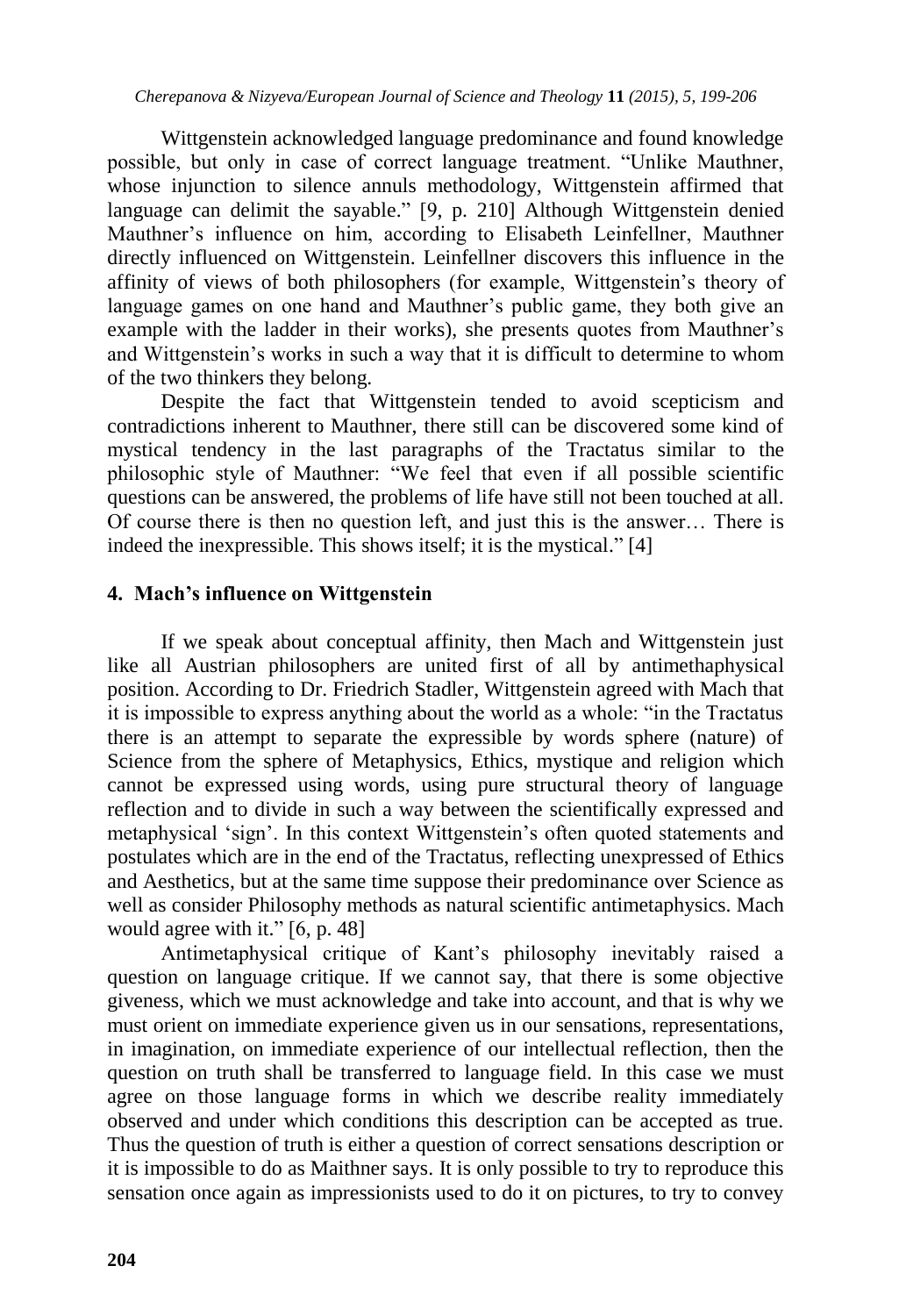a similar sensation through metaphors and images without giving their names directly, i.e. keeping mystical silence.

Wittgenstein offers another variant. He offers to make a statement indeed true and provable using means of Logics and methodology of logical investigations. It is important for Science, which cannot do without it. Wittgenstein"s focus on accompanying of scientific knowledge corresponds to a great extent to Mach"s wish that Philosophy would make an attempt of that linguistic turn i.e. real language analysis in order to identify a possibility to describe the truth or to describe our representations using language.

## **5. Conclusions**

Mach is considered to be a positivist, but he was a not logical positivist in the sense that he offered economy of thought and to rely on positive knowledge based on direct perception of sensations. Mach"s positivism was based on observations of a physical scientist and experimentalist. Wittgenstein is considered to be a logical positivist because he relied on the belief that rules of Logics enable language to describe the observed reality correctly, including a scientific experiment. Thus Mach and Wittgenstein can be united by their orientation on positive knowledge, on research in general and understanding of Natural sciences.

Unlike Mach and Wittgenstein, Mauthner was not a positivist, he does not provide foundation for positive knowledge in this philosophical works, but he creates conditions for development of fine art methods to convey sensations. Mauthner constructs his world images on the base of Mach"s sensualistic concept. Mauthner"s language critique has become an attempt to think over in a new way relations between language and reality. The reality can only be experienced experimentally, but it is impossible to realize in language.

Meanwhile both thinkers agree that there are ethical, aesthetical and mystical spheres which language is unable to describe, and that such world despite of the absence of the proper name in language, is not less valuable for people than that world which can be embodied in the only possible strict system of Natural science sentences.

Based on this discussion we would like to point out once again a global influence of Mach. In European discussion of History and Philosophy area Mach"s ideas remain actual, they are studied and researchers return to them not only in the context of positivism, but also in the context of phenomenology, theory of culture, art and language critique.

#### **References**

- [1] V.I. Lenin, *Materialism and Empirio-Criticism. Critical Notes on a Reactionary Philosophy*, International Publishers, New York, 1927, 342.
- [2] E.S. Cherepanova, *Language critique in Mauthner's philosophy*, Proc. of the Int. Scientific Symposium 'Austria as a Cultural Center of Europe', Ural University, Ekaterinburg, 2008, 127-134.